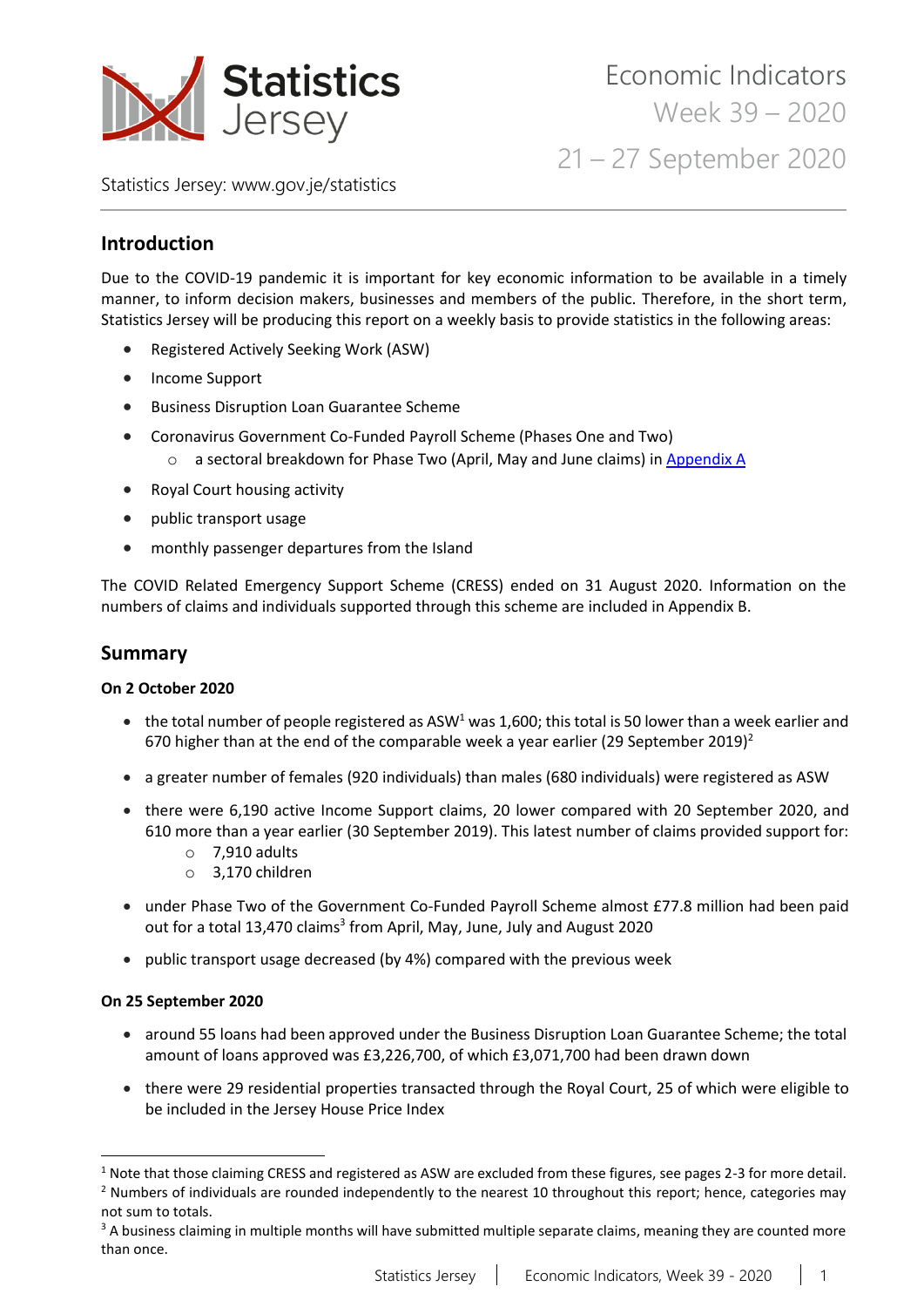

# **Registered Actively Seeking Work**

Customer and Local Service (CLS) compiles data on people in Jersey who are registered as Actively Seeking Work (ASW). Statistics Jersey independently analyses this anonymised data and publishes a quarterly report. This new weekly report constitutes a summarised, more frequent version of the quarterly report.

It is important to note that unemployed Jersey residents are not required to register as ASW. There are, however, certain requirements for those in receipt of an Income Support claim. Changes to the Income Support criteria have an impact on the total numbers registered as ASW. The numbers presented constitute an informative set of indicators of the level of individuals registered as ASW in the Island at a given point in time. For more information on historical ASW statistics, and methodological information, see the latest quarterly repor[t here.](https://www.gov.je/Government/JerseyInFigures/EmploymentEarnings/Pages/RegisteredUnemployment.aspx)

Historically, there has been an increase in the number of ASW registrants during the month of September. A key factor in such a specific monthly increase isthe requirement for any individual claiming Income Support *whose youngest child will reach either age four, five or twelve during the new academic year* being required to seek work or seek more hours of work. Around 170 individuals were registered as actively seeking work in the week ending 20 September 2020 due to this requirement, driving an increase in the number of those registered as ASW in that week – see Table 1 and Figure 1.

On 27 September 2020, there were 1,600 people registered as Actively Seeking Work (ASW). The total number registered on this date was 50 lower than a week earlier (20 September 2020) and 670 higher than at the end of the comparable week a year earlier (29 September 2019) – see Table 1 and Figure 1.

|                                                 | 16 Aug<br>2020 | 23 Aug<br>2020 | 30 Aug<br>2020 | 6 Sep<br>2020 | 13 Sep<br>2020           | 20 Sep<br>2020           | 27 Sep<br>2020           |
|-------------------------------------------------|----------------|----------------|----------------|---------------|--------------------------|--------------------------|--------------------------|
| <b>Registered ASW excluding CRESS claimants</b> | 1.650          | 1.610          | 1,590          | 1,550         | 1.490                    | 1.650                    | 1,600                    |
| <b>Registered ASW CRESS claimants</b>           | 90             | 80             | 70             | 70            | $\overline{\phantom{a}}$ | $\overline{\phantom{a}}$ | $\overline{\phantom{a}}$ |
| <b>Total Registered</b>                         | 1.730          | 1.690          | 1.670          | 1.630         | 1.490                    | 1.650                    | 1,600                    |

Table 1 – Number of registered ASW excluding CRESS claimants, CRESS claimants and Total Registered; 16 August 2020 – 27 September 2020

*Note: the CRESS scheme ended on 31/8/20, the 70 individuals on 06/09/20 therefore had claimed during that week*

Figure 1 shows a historical series of the number of people registered as ASW (excluding CRESS claimants) from January 2014 to date.



#### Figure 1 – Number of registered ASW excluding CRESS claimants, January 2014 – 27 September 2020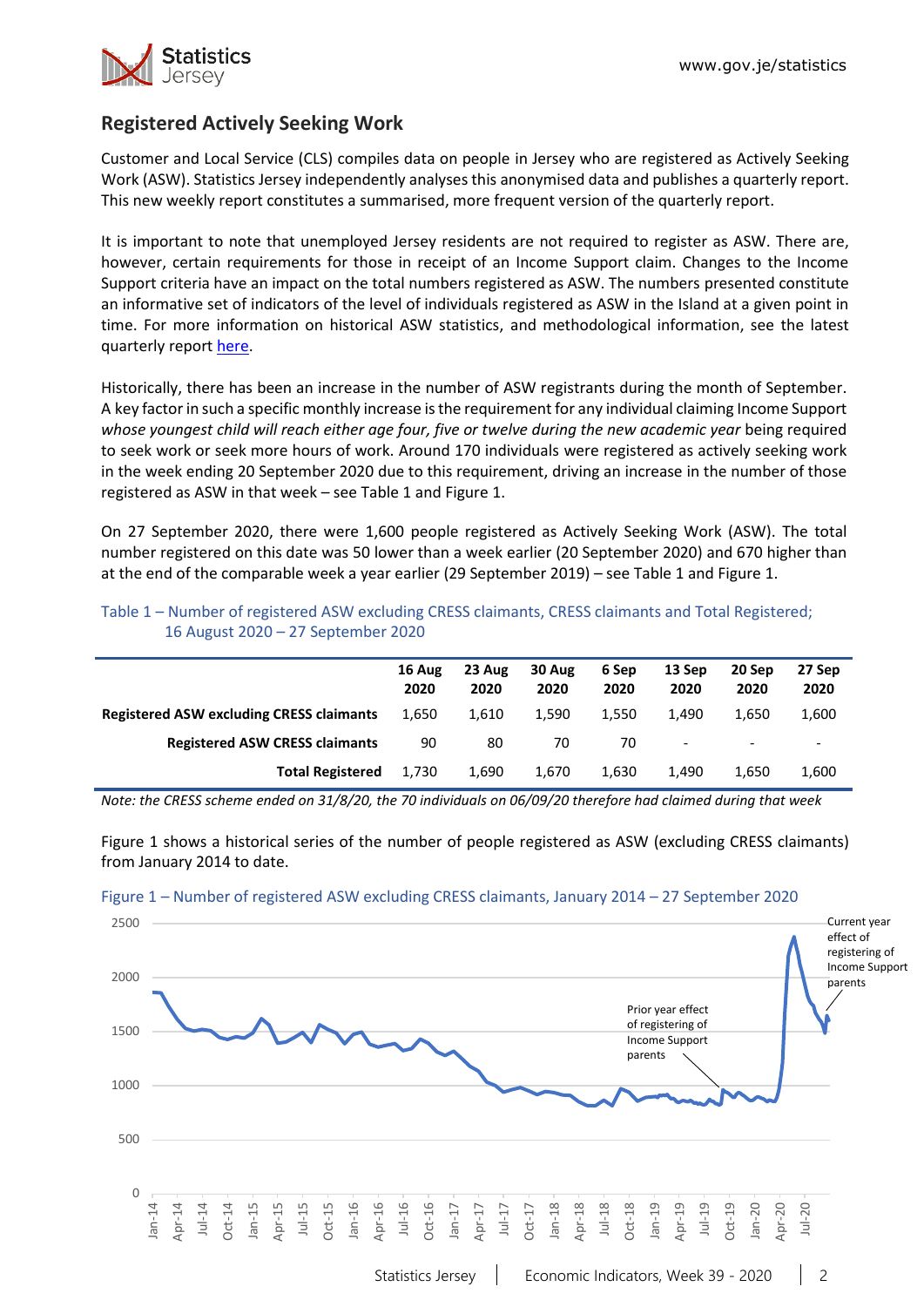

For comparability with the previous year (2019), Table 1 shows separately the number of individuals registered as ASW excluding CRESS claimants and the number of claimants of the new CRESS benefit. The latter may be claimed by individuals who have been working in Jersey for less than five years and, therefore, would not previously have been required to register as ASW.

# **Registered ASW by age and sex**

On 27 September 2020, more females (920 individuals) than males (680 individuals) were registered as ASW. Figure 2 shows the breakdown by sex and age group:





On 27 September 2020, 13% of people registered as ASW were under 25 years of age (210 individuals); 6% of the total were teenagers, aged 16-19 years (100 individuals).

## **Registered ASW duration**

Of all individuals registered as ASW on 27 September 2020, around a third (31%) had been registered for three months or less. More than a sixth (18%) of all individuals registered as ASW had been registered for less than one month, corresponding to 290 individuals.

In the week ending 27 September 2020, around 30 individuals were newly registered as actively seeking work. This latest number of new registrants was 170 lower than recorded during the previous week (week ending 20 September 2020). Around 170 of those newly registered individuals in the previous week had been registered due to an annual Income Support criterion (see page 2 for more information).

<sup>4</sup> Age and sex proportions as recorded by the 2011 Jersey Census.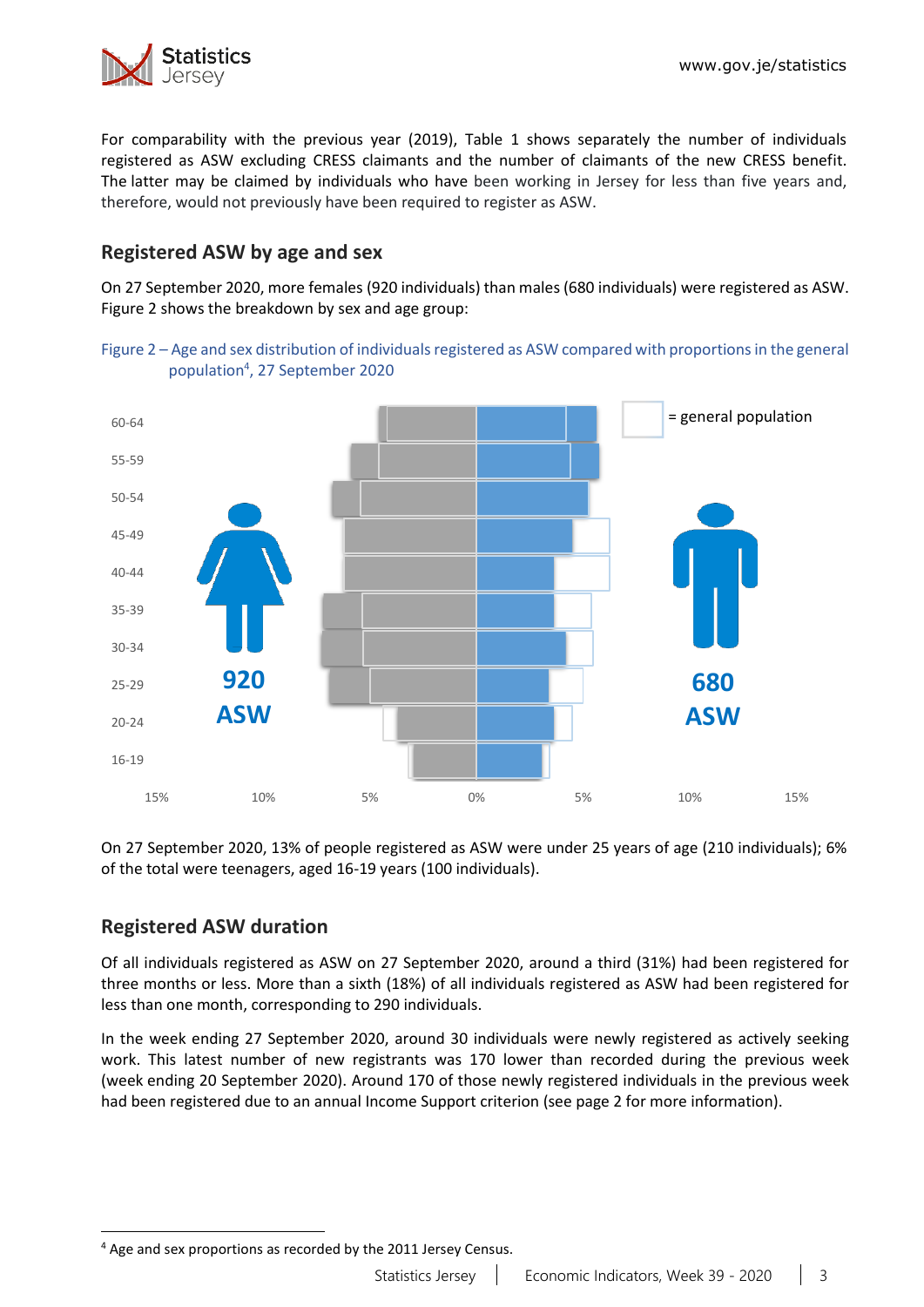

## **Industry**

Individuals working in some industries of the economy, notably the Finance sector, often seek employment through private agencies and do not register as ASW with Customer and Local Services. Such industries will, therefore, tend to be under-reported in the ASW numbers.

The last industry of employment was recorded for around nine out of ten people (92%) registered as ASW. On 27 September 2020:

- 20% were previously employed in 'Miscellaneous professional & domestic services' an increase of 1 percentage point (pp) compared to 31 March 2020
- 19% were previously employed in 'Retail and Wholesale, Motor repairs and sales ' a decrease of 1 pp compared to 31 March 2020
- 15% were previously employed in 'Banking, Miscellaneous Insurance, Finance and Business' essentially the same as on 31 March 2020
- 15% were previously employed in 'Hotel, restaurants, pubs and clubs' an increase of 1 pp compared to 31 March 2020
- 7% were previously employed in 'Construction and allied trades, mining and quarrying' a decrease of 1 pp compared with 31 March 2020

## **Income Support**

Income Support is a single, means-tested benefit available to individuals who have a low household income, pass the Income Support residence test and are working; looking for work or exempt from looking for work. This benefit provides financial support towards the costs of housing, living, health needs and child care. Since individuals claim on a household basis, multiple individuals may be supported by a single claim.

On 27 September 2020 there were 6,190 active Income Support claims. These claims supported 7,910 adults and 3,170 children. Compared with a week earlier (20 September 2020), the latest number of claims was 20 lower, the number of adults supported was 30 lower and the total number of children supported was 10 lower – see Table 2.

|                                     | 16 Aug<br>2020 | 23 Aug<br>2020 | 30 Aug<br>2020 | 6 Sep<br>2020 | 13 Sep<br>2020 | 20 Sep<br>2020 | 27 Sep<br>2020 |
|-------------------------------------|----------------|----------------|----------------|---------------|----------------|----------------|----------------|
| <b>Active Income Support Claims</b> | 6,290          | 6,290          | 6,260          | 6,250         | 6,260          | 6,210          | 6,190          |
| <b>Adults</b>                       | 8,100          | 8,100          | 8.050          | 8.040         | 8.040          | 7.940          | 7,910          |
| <b>Children</b>                     | 3.190          | 3,200          | 3,190          | 3,180         | 3,180          | 3,180          | 3,170          |

Table 2 – Active Income Support Claims, adults and children supported; 16 August 2020 – 27 September 2020

Compared with the closest available date a year earlier (30 September 2019), the latest number of claims was 610 higher, the number of adults supported was 850 higher and the total number of children supported was 120 higher – see Table 3.

Table 3 – Active Income Support Claims, adults and children supported; 31 March 2019 – 30 September 2019

|                                     | 31 Mar<br>2019 | 30 Apr<br>2019 | 31 May<br>2019 | 30 June<br>2019 | 31 July<br>2019 | 31 Aug<br>2019 | 30 Sep<br>2019 |
|-------------------------------------|----------------|----------------|----------------|-----------------|-----------------|----------------|----------------|
| <b>Active Income Support Claims</b> | 5,600          | 5,630          | 5,610          | 5,640           | 5,620           | 5,600          | 5,580          |
| <b>Adults</b>                       | 7.060          | 7.070          | 7.060          | 7.080           | 7.170           | 7.120          | 7,060          |
| Children                            | 3,110          | 3,140          | 3,180          | 3,220           | 3,060           | 3,070          | 3,050          |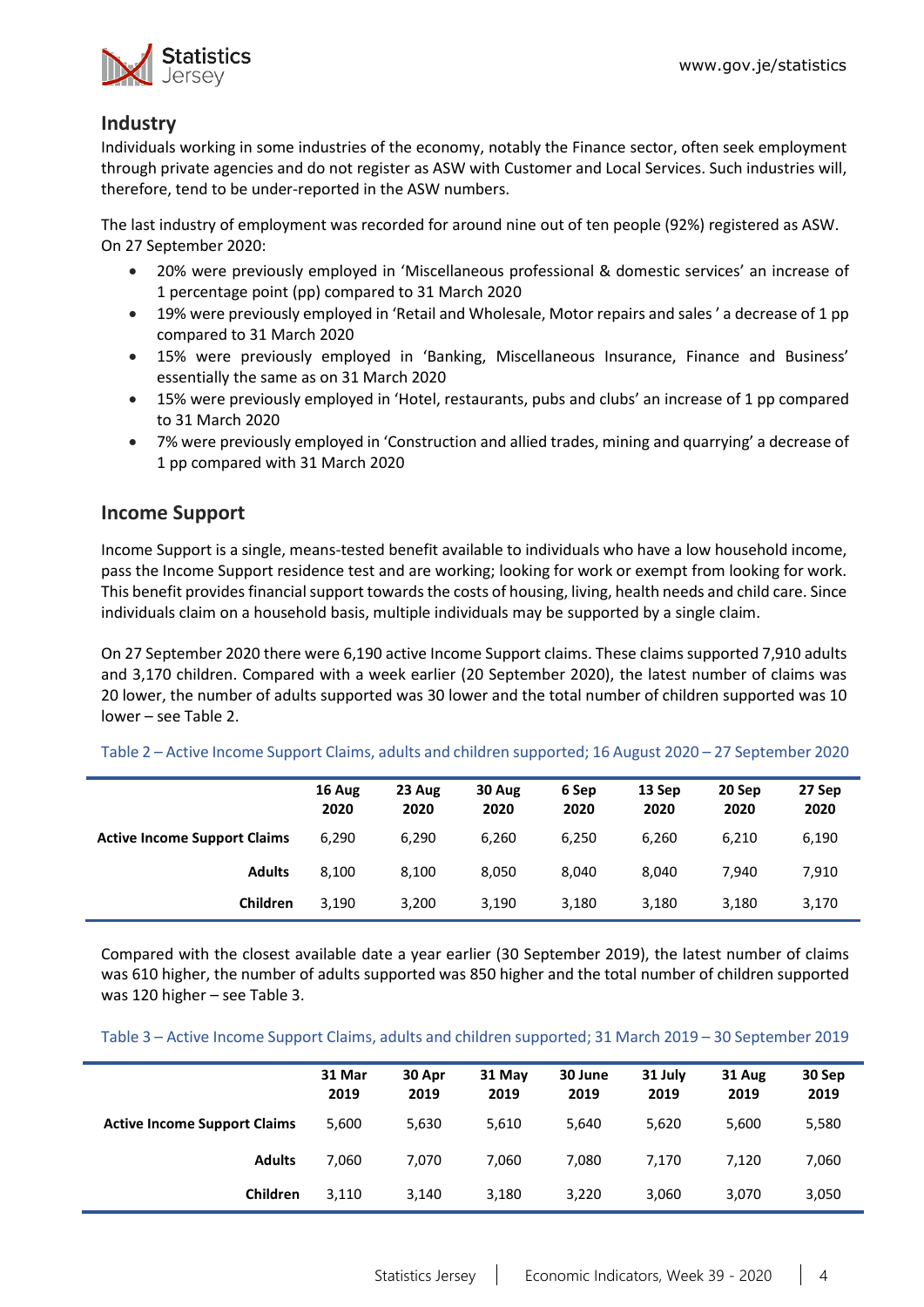



### Figure 3 – Active Income Support Claims; 31 January 2016 – 27 September 2020

## **Business Disruption Loan Guarantee Scheme**

The Business Disruption Loan Guarantee Scheme provides government backed lending (loans provided by major banks that are guaranteed by government) to local businesses which have been impacted by Covid-19 related measures. The key features of the Scheme can be found in the [Notes.](#page-12-0) Some applicants to the Scheme may have been eligible for loans outside of this government Scheme and as such will not appear in these figures.

For loans under this Scheme that have been completed **and reported** to Government by 25 September 2020:

- around 55 loans<sup>5</sup> had been approved by lenders in Jersey
- the total amount<sup>6</sup> of loans approved was  $£3,226,700$ , a £50,000 increase from the previous week
- the amount of these loans which have been drawn down increased by £18,000 from the previous week, a total of £3,071,700

## **Coronavirus Government Co-Funded Payroll Scheme**

The Government Co-Funded Payroll Scheme consists of three Phases, each with different qualifying criteria. Qualifying criteria has at times been changed during Phase Two of the scheme, which may affect the number of claims. Those businesses meeting the qualifying criteria set by the Government receive payments towards employees' wages. More information on this Scheme can be found o[n gov.je.](https://www.gov.je/health/coronavirus/businessandemployment/pages/governmentsupportforbusinesses.aspx)

Phase One of the Scheme closed after the week ending 10 May 2020. Table 4 shows the number of businesses and employees receiving assistance, and the total amount paid, under Phase One.

<sup>5</sup> Rounded to the nearest 5.

<sup>6</sup> Rounded to the nearest £100.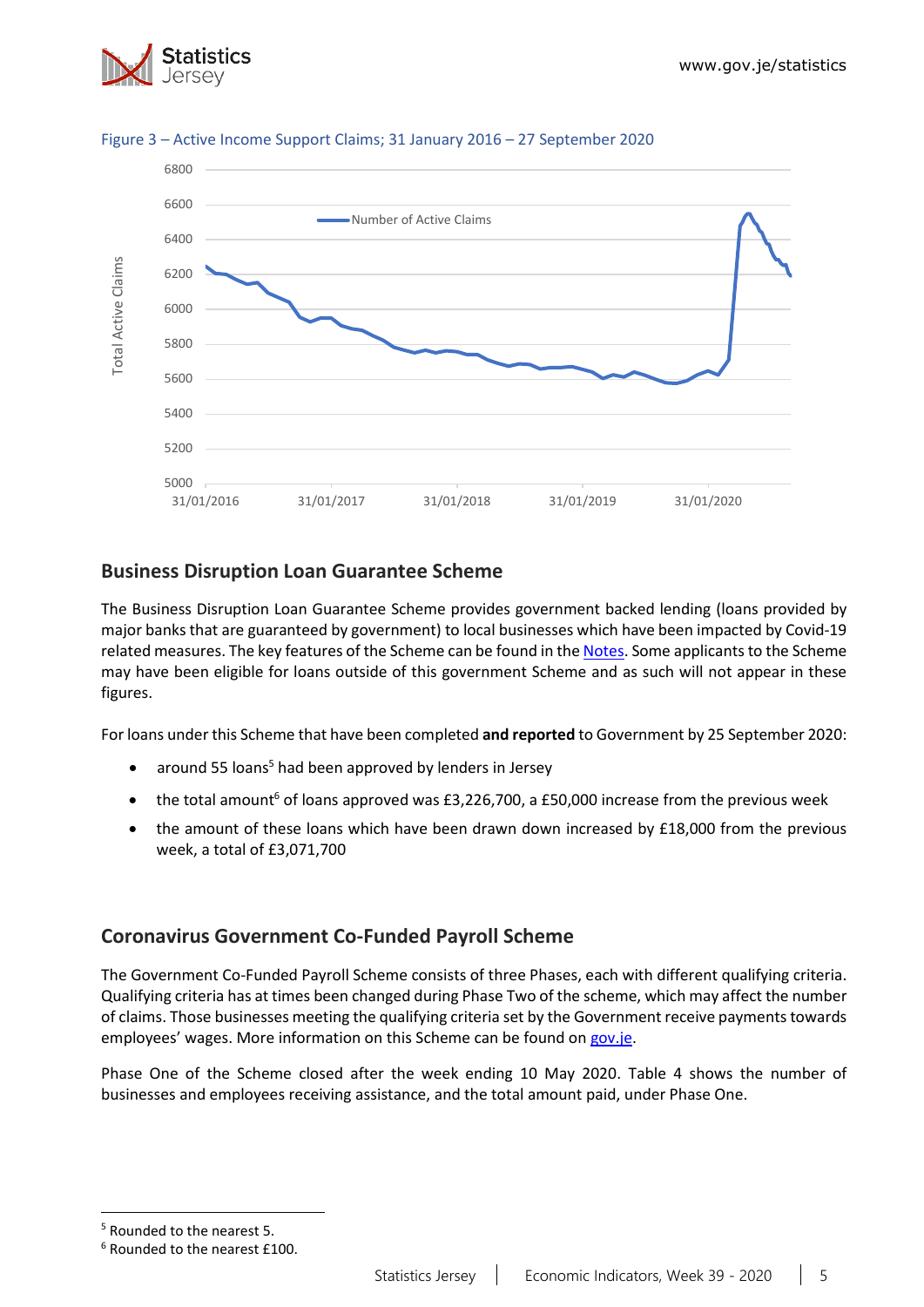#### Table 4 – Coronavirus Government Co-Funded Payroll Scheme Phase One; 19 April 2020 – 7 June 2020<sup>7</sup>

|                                        | 19 Apr<br>2020 | 26 Apr<br>2020 | 3 May<br>2020 | 10 May<br>2020 | 24 May<br>2020 | 31 May<br>2020 | 7 June<br>2020 | <b>Cumulative</b><br><b>Total</b> |
|----------------------------------------|----------------|----------------|---------------|----------------|----------------|----------------|----------------|-----------------------------------|
| <b>Total Business</b><br><b>Claims</b> | 80             | 90             | 100           | 20             | <5             | 10             | $<$ 5          | 900                               |
| <b>Total Jobs</b><br>Supported         | 380            | 540            | 780           | 110            | $<$ 5          | 110            | 10             | 6,900                             |
| <b>Total Amount Paid</b>               | £103.140       | £147,900       | £238.390      | £24.370        | £670           | £35.540        | £3.770         | £2,012,340                        |

The week ending 12 April 2020 (not shown in the above table) was the first week in which businesses could submit a claim to the Scheme; hence, a large proportion of the total number of claims under Phase One occurred in that week. A number of applications have been processed under Phase One after this Phase of the Scheme closed on 10 May 2020; Table 4 has been updated to include these additional processed claims.

As businesses that have claimed for multiple months 2020 will have claimed more than once, Tables 5 to 9 below show figures separately, based on the month for which the claim was being made. Cumulatively, over £77.1 million had been paid out for a total 13,340 claimsfrom April, May, June, July and August (see footnote 3).

At any time, businesses may withdraw any previous claims and return payments to government. Historic weeks may be revised to remove any such claims.

Table 5 shows the number of businesses and employees receiving assistance, and the total amount paid, under Phase Two of the Scheme for claims made for April. The weeks ending 10, 17, 24 and 31 May 2020 and 7, 14, 21 and 28 June 2020 (not shown in the table below) were the first eight weeks in which claims for April were processed.

|                              | 5 July<br>2020 | 12 July<br>2020 | 19 July<br>2020 | 26 July<br>2020 | 2 Aug<br>2020 | 16 Aug<br>2020 | <b>April Claims</b><br><b>Total</b> |
|------------------------------|----------------|-----------------|-----------------|-----------------|---------------|----------------|-------------------------------------|
| <b>Total Business Claims</b> | 30             | 10              | $<$ 5           | $<$ 5           | $<$ 5         | <5             | 3,470                               |
| <b>Total Jobs Supported</b>  | 30             | 10              | $<$ 5           | $<$ 5           | $<$ 5         | <5             | 16,390                              |
| Total Amount Paid, £         | 33.240         | 9,030           | 1,200           | 2,000           | 4.480         | 1,600          | 21,302,750                          |

### Table 5 – Coronavirus Government Co-Funded Payroll Scheme Phase Two, claims for April 2020 5 July 2020 – 16 August 2020<sup>7</sup>

*Note: there were no claims processed in the week ending 09/08/2020 and weeks after the 16/8/20*

Table 6 shows the number of businesses and employees receiving assistance, and the total amount paid, under Phase Two of the Scheme for claims made for May. The weeks ending 7, 14, 21 and 28 June 2020 (not shown in the table below) were the first four weeks in which claims for May were processed.

#### Table 6 – Coronavirus Government Co-Funded Payroll Scheme Phase Two; claims for May 2020 5 July 2020 – 9 August 2020<sup>7</sup>

|                              | 5 July<br>2020 | 12 July<br>2020 | 19 July<br>2020 | 26 July<br>2020 | 2 Aug<br>2020 | 9 Aug<br>2020 | <b>May Claims</b><br><b>Total</b> |
|------------------------------|----------------|-----------------|-----------------|-----------------|---------------|---------------|-----------------------------------|
| <b>Total Business Claims</b> | 210            | 20              | $<$ 5           | $<$ 5           | <5            | $<$ 5         | 3,280                             |
| <b>Total Jobs Supported</b>  | 660            | 30              | $<$ 5           | 20              | <5            | 10            | 14,780                            |
| <b>Total Amount Paid, £</b>  | 761.180        | 28.930          | 4.150           | 21.720          | 400           | 5.930         | 19,426,910                        |

*Note: there were no claims processed after the week ending 9/08/2020.*

<sup>7</sup> Weekly information may be revised in the following week. This is due to a small number of payments being returned to Government, usually due to incorrect banking details, after the statistics for the week have been compiled. Such returned payments may be paid again in future weeks.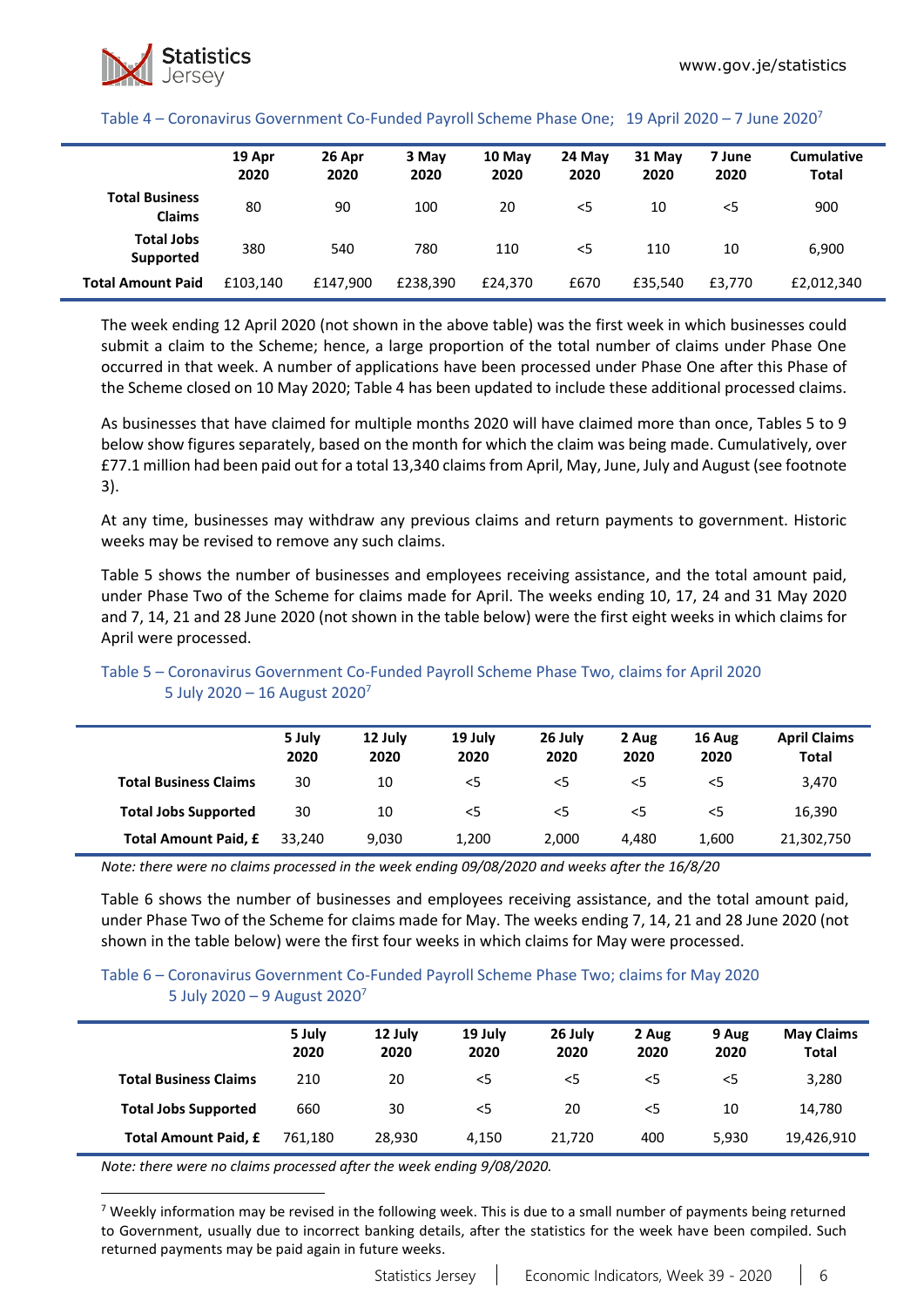

Table 7 shows the number of businesses and employees receiving assistance, and the total amount paid, under Phase Two of the Scheme for claims made for June. The weeks ending 5, 12 and 19 July 2020 (not shown in the table below) were the first three weeks in which claims for May were processed.

### Table 7 – Coronavirus Government Co-Funded Payroll Scheme Phase Two; claims for June 2020 26 July 2020 – 6 September 2020<sup>7</sup>

|                              | 26 July<br>2020 | 2 Aug<br>2020 | 9 Aug<br>2020 | 16 Aug<br>2020 | 23 Aug<br>2020 | 30 Aug<br>2020 | 6 Sep<br>2020 | <b>June Claims</b><br><b>Total</b> |
|------------------------------|-----------------|---------------|---------------|----------------|----------------|----------------|---------------|------------------------------------|
| <b>Total Business Claims</b> | 180             | 160           | 70            | 10             | $<$ 5          | <5             | $<$ 5         | 2,800                              |
| <b>Total Jobs Supported</b>  | 930             | 740           | 250           | 20             | 40             | <5             | 60            | 12.400                             |
| <b>Total Amount Paid, £</b>  | 1.210.860       | 941.250       | 311.550       | 22,650         | 54,260         | 4.730          | 87.810        | 16,289,770                         |

*Note: there were no claims processed after the week ending 6/09/2020*

Table 8 shows the number of businesses and employees receiving assistance, and the total amount paid, under Phase Two of the Scheme for claims made for July. The week ending 9 August 2020 (not shown in the table below) were the first week in which claims for May were processed.

### Table 8 – Coronavirus Government Co-Funded Payroll Scheme Phase Two; claims for July 2020 16 August 2020 – 27 September 2020<sup>7</sup>

|                              | 16 Aug<br>2020 | 23 Aug<br>2020 | 30 Aug<br>2020 | 6 Sep<br>2020 | 13 Sep<br>2020 | 20 Sep<br>2020 | 27 Sep<br>2020 | <b>July Claims</b><br><b>Total</b> |
|------------------------------|----------------|----------------|----------------|---------------|----------------|----------------|----------------|------------------------------------|
| <b>Total Business Claims</b> | 410            | 200            | 150            | 110           | 10             | $<$ 5          | $<$ 5          | 2,190                              |
| <b>Total Jobs Supported</b>  | 1,840          | 790            | 660            | 420           | 40             | 20             | 40             | 8,960                              |
| Total Amount Paid, £         | 2,459,190      | 1,023,860      | 875.230        | 567,820       | 56.080         | 31.440         | 29.560         | 11,779,840                         |

Table 9 shows the number of businesses and employees receiving assistance, and the total amount paid, under Phase Two of the Scheme for claims made for August.

#### Table 9 – Coronavirus Government Co-Funded Payroll Scheme Phase Two; claims for August 2020 6 September 2020 – 27 September 2020<sup>7</sup>

|                                | 6 Sep<br>2020 | 13 Sep<br>2020 | 20 Sep<br>2020 | 27 Sep<br>2020 | <b>August Claims</b><br><b>Total</b> |
|--------------------------------|---------------|----------------|----------------|----------------|--------------------------------------|
| <b>Total Business Claims</b>   | 880           | 530            | 200            | 120            | 1,730                                |
| <b>Total Jobs Supported</b>    | 2.930         | 2.270          | 1,150          | 500            | 6,850                                |
| Total Amount Paid, £ 3,966,150 |               | 2,918,270      | 1,492,380      | 590,770        | 8,967,570                            |

## **COVID-Related Emergency Support Scheme**

The COVID Related Emergency Support Scheme (CRESS) supported people who had been working in Jersey for less than five years and who had lost their full-time employment income due to the coronavirus (COVID-19) pandemic. The Scheme ran from 1 April 2020 to 31 August 2020. The number of claims and individuals supported through this Scheme are shown in Appendix B.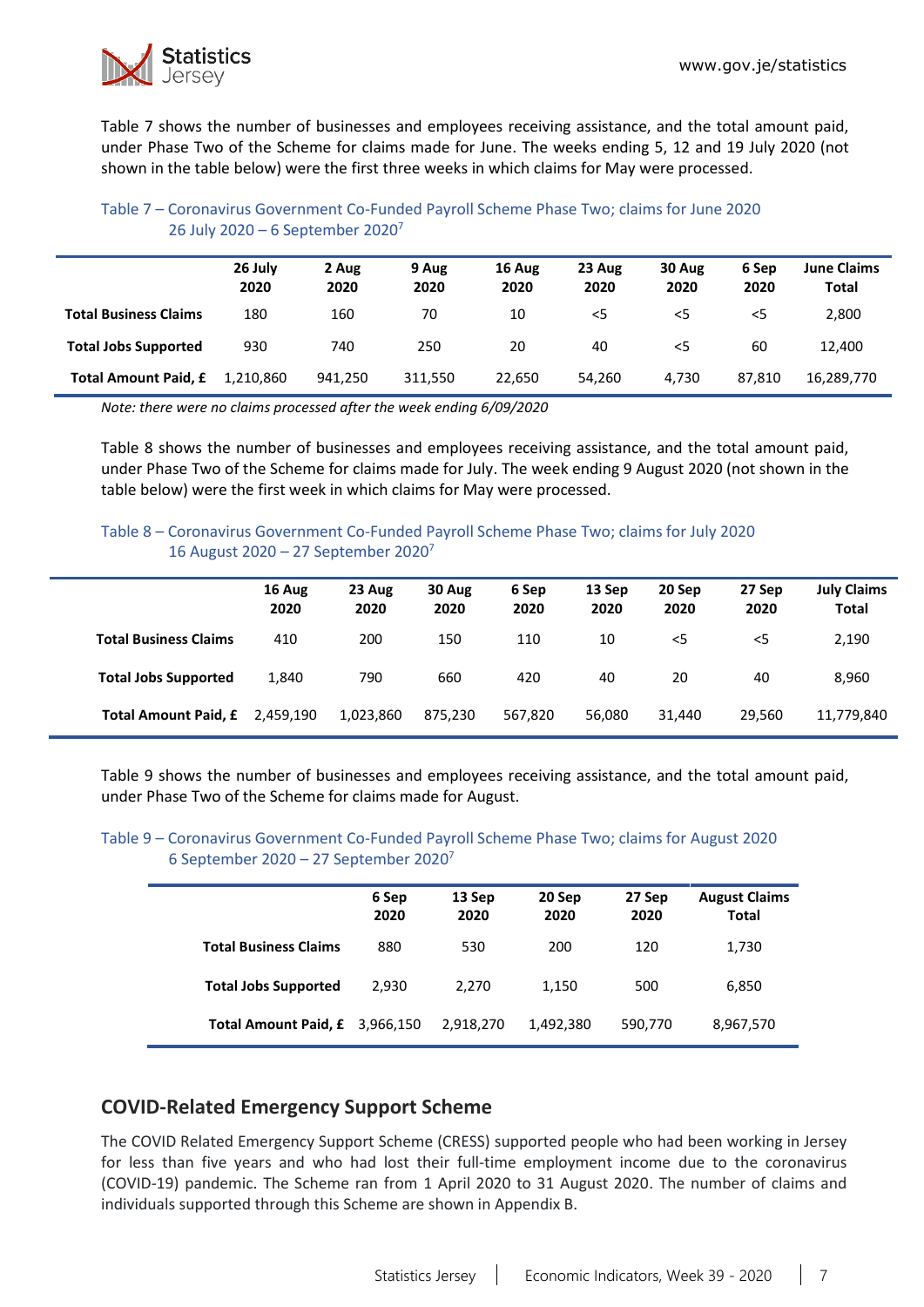

# **Royal Court housing activity**

Royal Court transactions represent essentially all of the residential house sales and around 30% of residential flat sales in Jersey. Nearly three-quarters (74%) of the residential properties sold in Q1 2020 which were eligible to be included in the Jersey House Price Index (HPI) were transacted in the Royal Court.

After 38 Royal Court sittings in 2020 there have been 674 properties sold which are eligible to be included in the Jersey House Price Index. This total is 67 lower than that after the first 38 Royal Court sittings in 2019.

Table 10 shows the turnover and total value of residential properties transacted each week in the Royal Court, applying two sets of definition of property: those included in the quarterly House Price Index (HPI); and an extended set which includes the following additional property types: 1-bedroom and 5- or more bedroom houses; 3- or more bedroom flats; bedsits; and designated first time buyer, age restricted and housing gateway properties. Comparable data for the similar time period in 2019 is shown in Table 11.

|      |            |          | <b>HPI definitions</b> |          | Extended definition |
|------|------------|----------|------------------------|----------|---------------------|
| Week | Date       | Turnover | <b>Total Value</b>     | Turnover | <b>Total Value</b>  |
| 32   | 14/08/2020 | 14       | 7,953,000              | 15       | 8,353,000           |
| 33   | 21/08/2020 | 32       | 20,821,000             | 41       | 31,895,000          |
| 34   | 28/08/2020 | 30       | 19,767,000             | 38       | 31,348,000          |
| 35   | 04/09/2020 | 20       | 12,987,500             | 23       | 15,976,500          |
| 36   | 11/09/2020 | 24       | 16,619,500             | 30       | 22,733,500          |
| 37   | 18/09/2020 | 38       | 25,843,500             | 44       | 30,298,000          |
| 38   | 25/09/2020 | 25       | 20,484,750             | 29       | 23,995,750          |

### Table 10 – Royal Court Housing Activity 2020<sup>8</sup>

*Note: 10/04/2020 was Good Friday and as such there was no Royal Court sitting. 08/05/2020 was a Bank Holiday; the Royal Court sitting was held on 07/05/2020*

#### Table 11 – Royal Court Housing Activity 2019

|      |            |          | <b>HPI Definitions</b> |          | Extended definition |
|------|------------|----------|------------------------|----------|---------------------|
| Week | Date       | Turnover | <b>Total Value</b>     | Turnover | <b>Total Value</b>  |
| 32   | 16/08/2019 | 10       | 6,153,000              | 14       | 8,188,000           |
| 33   | 23/08/2019 | 29       | 24,539,500             | 32       | 27,974,500          |
| 34   | 30/08/2019 | 20       | 11,047,838             | 20       | 11,047,838          |
| 35   | 06/09/2019 | 19       | 11,645,550             | 21       | 12,345,550          |
| 36   | 13/09/2019 | 18       | 12,073,500             | 23       | 13,772,500          |
| 37   | 20/09/2019 | 27       | 17,178,500             | 33       | 20,830,500          |
| 38   | 27/09/2019 | 20       | 18,008,000             | 25       | 22,614,000          |

*Note: 19/04/2019 was Good Friday and as such there was no Royal Court sitting.*

Since the numbers presented in Tables 10 and 11 are broken down on a weekly basis, individual figures can be affected by specific new developments and also by seasonal effects such as Good Friday. Caution is advised, therefore, when making weekly comparisons.

<sup>8</sup> Values provided in this section are unrounded.

R These values have been revised due to small additions to the dataset since these statistics were originally compiled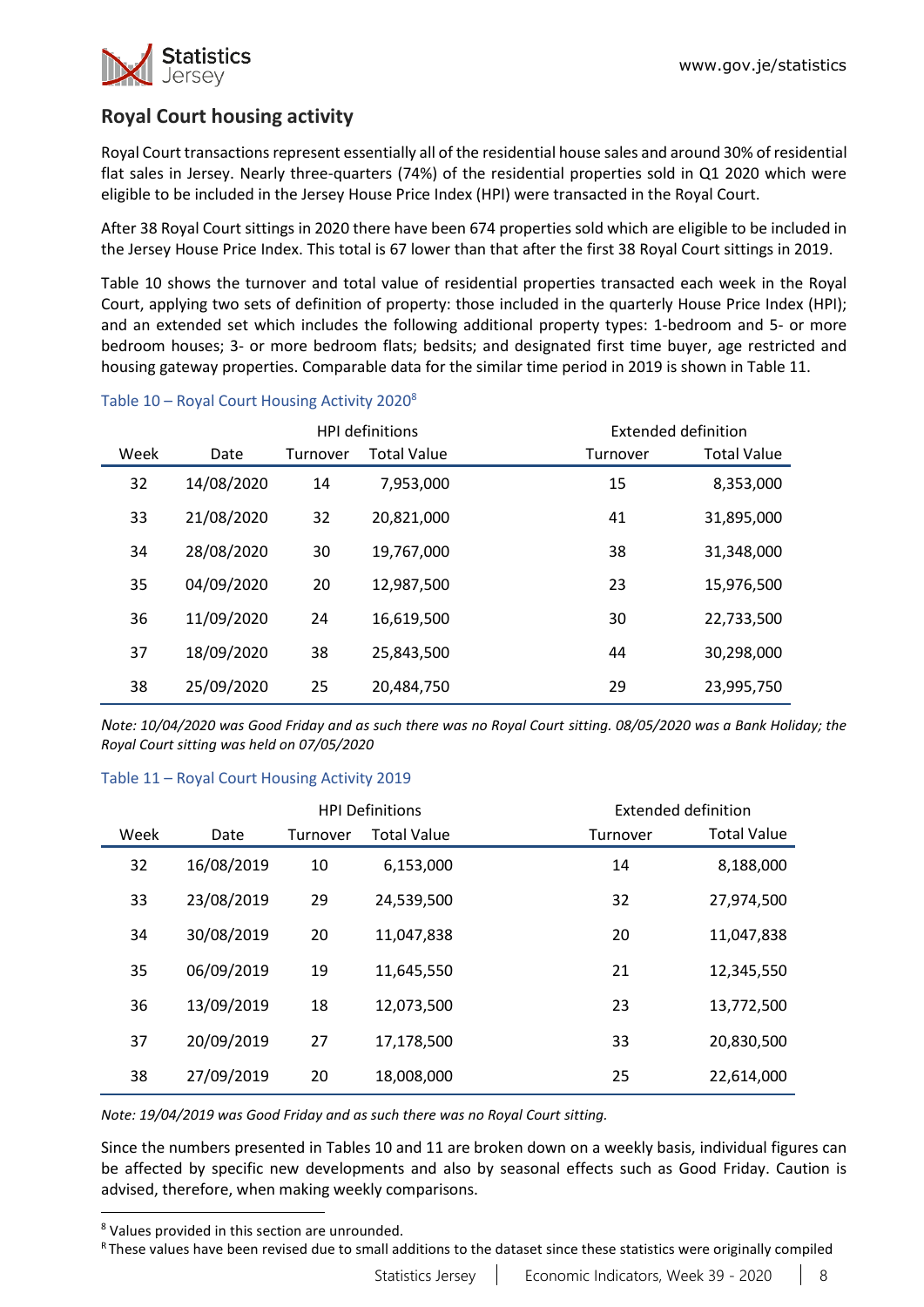

## **Road and public transport usage**

Growth, Housing and Environment (GHE) measures the level of traffic on a number of roads in the Island. Road usage has returned to similar levels seen prior to the COVID-19 pandemic; as such Statistics Jersey will be stopping reporting weekly figures for the time being. GHE will continue to monitor the road usage in the Island. If there are COVID-19 restrictions implemented in future months or the monitoring of GHE shows a significant change, Statistics Jersey will return to reporting weekly figures. The last published figures from week 38 are included below to supplement the public transport usage figures.

Table 12 shows that the weekly total number of vehicles passing through the tunnel was essentially unchanged compared with the previous week.

| Week                  | 31            | 32                       | 33                       | 34                       | 35                       | 36                                                   | 37                       | 38                       |
|-----------------------|---------------|--------------------------|--------------------------|--------------------------|--------------------------|------------------------------------------------------|--------------------------|--------------------------|
|                       | 2 Aug<br>2020 | 9 Aug<br>2020            | 16 Aug<br>2020           | 23 Aug<br>2020           | 30 Aug<br>2020           | 6 Sep<br>2020                                        | 13 Sep<br>2020           | 20 Sep<br>2020           |
| <b>Total vehicles</b> | 181,710       | 180,980                  | 179,710                  | 180,130                  | 179,380                  | 172,770                                              | 179.030                  | 179,540                  |
| Impactful<br>events   |               | $\overline{\phantom{0}}$ | $\overline{\phantom{a}}$ | $\overline{\phantom{0}}$ | $\overline{\phantom{a}}$ | <b>Bank Holiday</b><br>Monday; and<br>schools return | $\overline{\phantom{0}}$ | $\overline{\phantom{a}}$ |

Table 12 – Weekly number of vehicles passing through the tunnel; weeks ending 2 August 2020 – 20 September 2020

Figure 4 shows the weekly total number of vehicles passing through the tunnel in 2020 and for comparable weeks in 2019. Note that in 2019: the Battle of Flowers took place in week 32, week 35 contained a bank holiday Monday and schools returned in week 36.



#### Figure 4 – Weekly number of vehicles passing through the tunnel; 2019 and 2020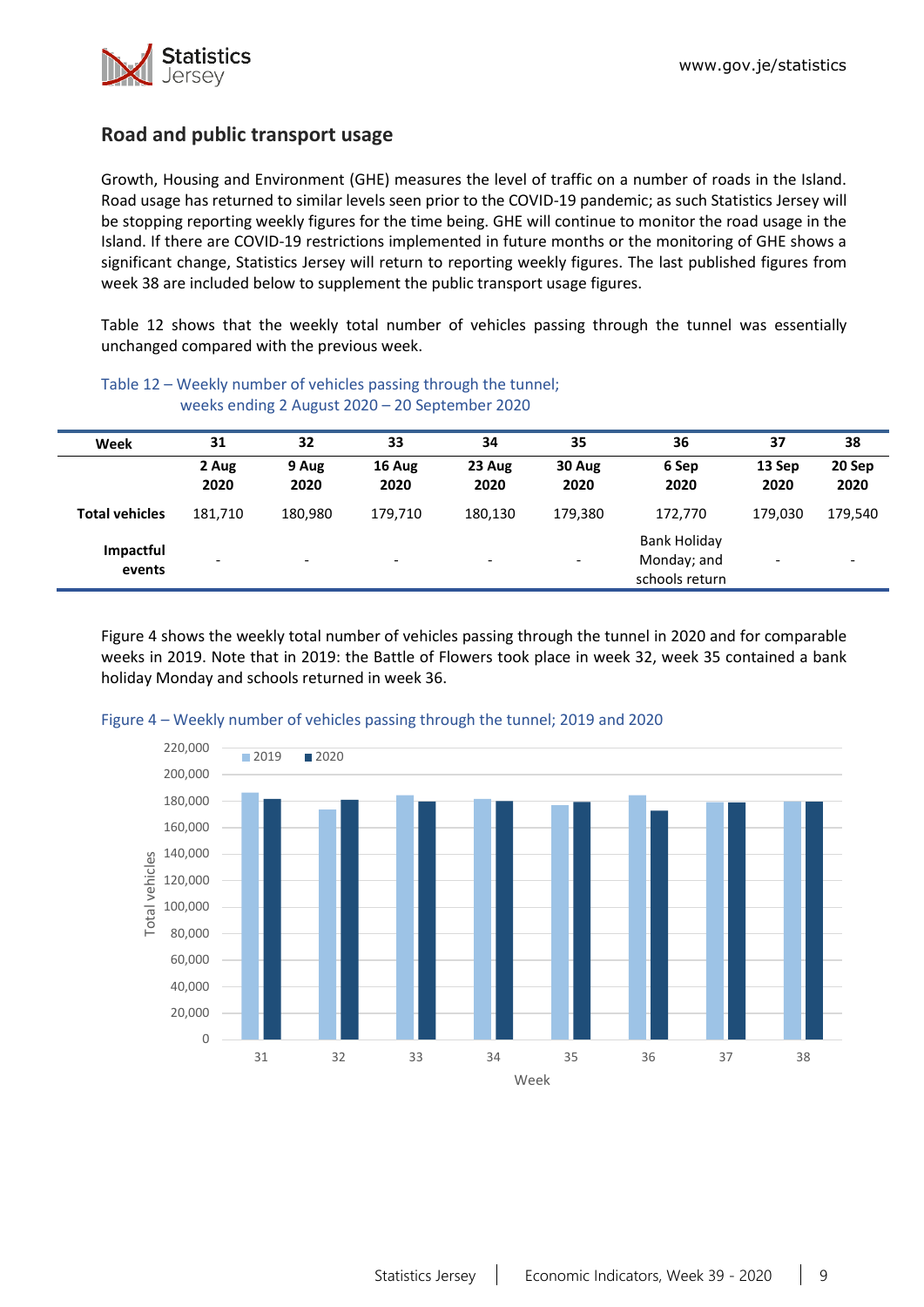

GHE receives information on the usage of public transport in Jersey. In order to provide an insight into travel within the Island, the total weekly number of bus passengers in 2020 are shown in Table 13. It should be noted that there may have been different numbers of bus journeys timetabled in each week due to Public Holidays and lockdown measures.

It should also be noted that these numbers may be revised slightly in the future due to occasional late reporting. Therefore, the figures shown in Table 13 should be treated as provisional.

#### Table 13 – Total weekly bus passengers; weeks ending 9 August 2020 – 27 September 2020

| Week                | 32            | 33             | 34             | 35             | 36            | 37             | 38             | 39             |
|---------------------|---------------|----------------|----------------|----------------|---------------|----------------|----------------|----------------|
|                     | 9 Aug<br>2020 | 16 Aug<br>2020 | 23 Aug<br>2020 | 30 Aug<br>2020 | 6 Sep<br>2020 | 13 Sep<br>2020 | 20 Sep<br>2020 | 27 Sep<br>2020 |
| Total<br>passengers | 44.430        | 43.520         | 45.310         | 46.640         | 47.230        | 59,200         | 59,410         | 56,860         |

The total number of bus passengers in the week ending 27 September 2020 was 4% lower compared with the previous week and 46% lower than in the comparable week of 2019 (29 September 2019).

Figure 5 shows the weekly total number of bus passengers in 2020 and the comparable weeks in 2019.



#### Figure 5 – Total weekly bus passengers; 2019 and 2020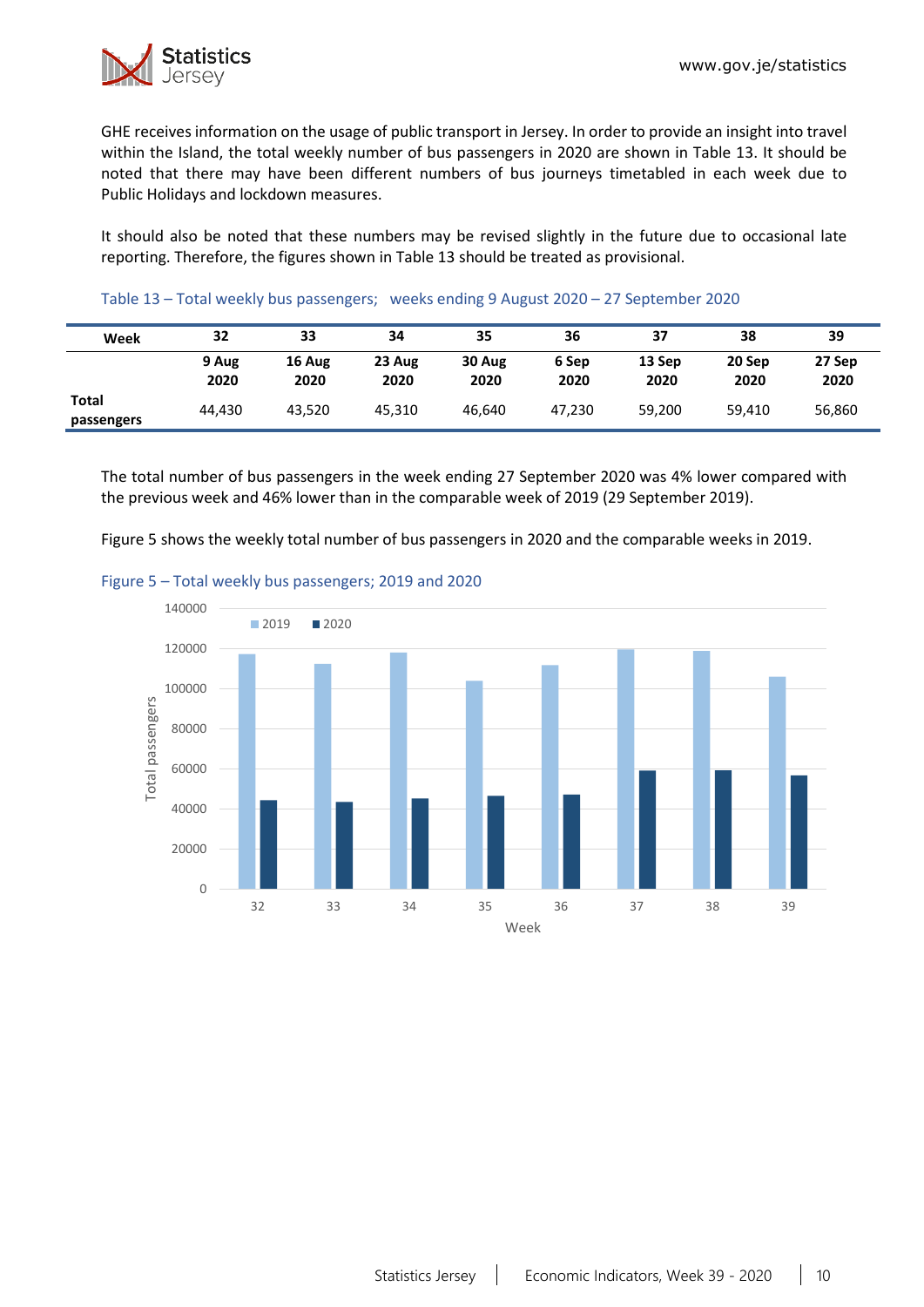

# **Monthly passenger departures from the Island**

The number of tourism visits to Jersey can have a significant impact on various sectors of the Island's economy. To provide an insight into the effect that the COVID-19 pandemic has had on visitor numbers, we will begin including numbers of passenger departures from the Island in this report on a monthly basis. While this number will include both residents and visitors, it does provide some context to the changes in such numbers which have occurred due to the pandemic and subsequent measures introduced by government.

Figure 6 shows total passenger departures by month for 2020 compared with the monthly averages for the previous three years (mean of respective months for the period 2017 to 2019). These figures include travel by air and by sea, including private aircraft, visiting yachts and cruise passengers (there were none of the latter in 2020; there were a few thousand each year in previous years).



Figure 6 – Total passenger departures by month; January-August 2020 and 2017-2019 monthly mean average

Figure 6 shows that during the period that the Island's borders were essentially closed (during April, May and June 2020) there were very few departing passengers. Since the Island's borders were re-opened (on 3 July 2020), departing passenger numbers have increased; August 2020 recorded more than twice the number of departing passengers than July 2020.

The monthly figures for July and August 2020 were considerably below the previous three years average for the corresponding months. The total numbers of departing passengers in July and August 2020 were 89% and 74% lower, respectively, than the corresponding monthly averages for 2017-2019.

It should be noted that normally Statistics Jersey would currently be conducting an exit survey of departing passengers to determine the number of visitors to Jersey and their on-Island expenditure. This ongoing survey was stopped in March due to the pandemic and reduced number of passengers through the ports. The survey is scheduled to resume again at the start of 2021. As the exit survey is based upon passengers departing from Jersey, the survey results are weighted by the number of passenger departures on each route rather than the number of passenger arrivals<sup>9</sup>. Although visitor numbers are not available for 2020, Statistics Jersey has continued to collate the passenger departure data whilst the exit survey has been on hold.

<sup>9</sup> Passenger arrival numbers are collected and published by Visit Jersey here: [https://business.jersey.com/jersey-statistics](https://eur02.safelinks.protection.outlook.com/?url=https%3A%2F%2Fbusiness.jersey.com%2Fjersey-statistics&data=02%7C01%7C%7C18958195f5cb4fc43cbb08d865f717ed%7C2b5615117ddf495c8164f56ae776c54a%7C0%7C0%7C637371459223142224&sdata=c%2FD%2FD%2Fcx2drbD9Ail55RN%2BPyQapXTyaFeyWT3h5VftM%3D&reserved=0)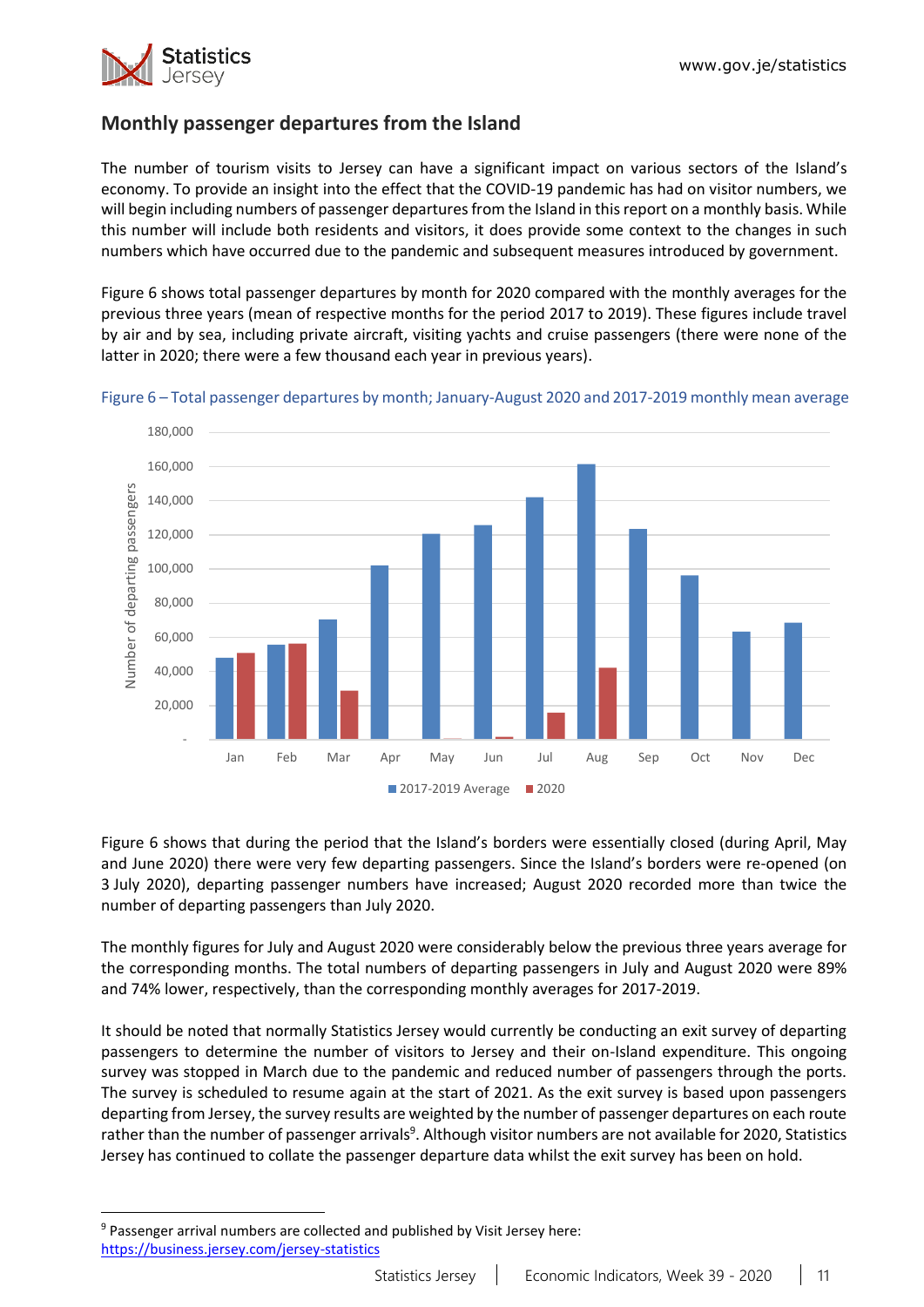

## **Notes**

### 1. Data Sources

Customer and Local Services (CLS) are the principal data source for the following sections: Registered Actively Seeking Work (ASW), Income Support, Coronavirus Government Co-Funded Payroll Scheme, COVID-Related Emergency Support Scheme.

The Public Registry online "PRIDE" database is the principal data source for Royal Court housing activity. This data is supplemented by information on the type and size of each property sourced from estate agent advertisement brochures and planning documents, as well as information provided by the Island's Parishes and Customer and Local Services.

Treasury and Exchequer are the principal data source for the Business Disruption Loan Guarantee Scheme.

Growth, Housing and Environment are the principal data source for road and public transport usage.

Ports of Jersey and Condor provide information on passenger arrivals.

### 2. Registered Actively Seeking Work

The number of people registered as ASW includes all people who are registered with Back to Work. The ASW total will also include individuals who are working fewer than the 35 hours per week required under the terms of Income Support; such individuals will simultaneously be working and registered as Actively Seeking Work. Individuals who are ASW and claiming via CRESS are given separately for comparability, as before this scheme there would have been no obligation for these individuals to register.

When placing the figures contained in this report in a longer-term historical context it should be recognised that there have been significant changes in the criteria relating to registered ASW in Jersey in recent years. In particular, the introduction of Income Support in 2008 led to greater numbers of individuals who were actively seeking work being included in the registered figures.

People who are registered as Actively Seeking Work receive the support of Back to Work, including targeted support specifically for young people aged 16-24 years, those who are long term unemployed or those who have other barriers to employment. There is also industry-specific support as well for those who are closer to employment.

In addition to the above, some individuals registered as ASW will be assisted by the Jersey Employment Trust (JET), a registered charity whose role is to assist people with a disability to prepare, find and maintain employment.

As well as the development and expansion of the above schemes, Back to Work is responsible for:

- the Employment Incentive
- a dedicated Back to Work Recruitment team
- industry and employer specific initiatives

The aim of Back to Work is to increase access to job opportunities for locally qualified people who are registered as Actively Seeking Work by supporting jobseekers and building a partnership with employers to provide sustainable job opportunities.

All figures presented in this report, are based on the non-seasonally adjusted measures.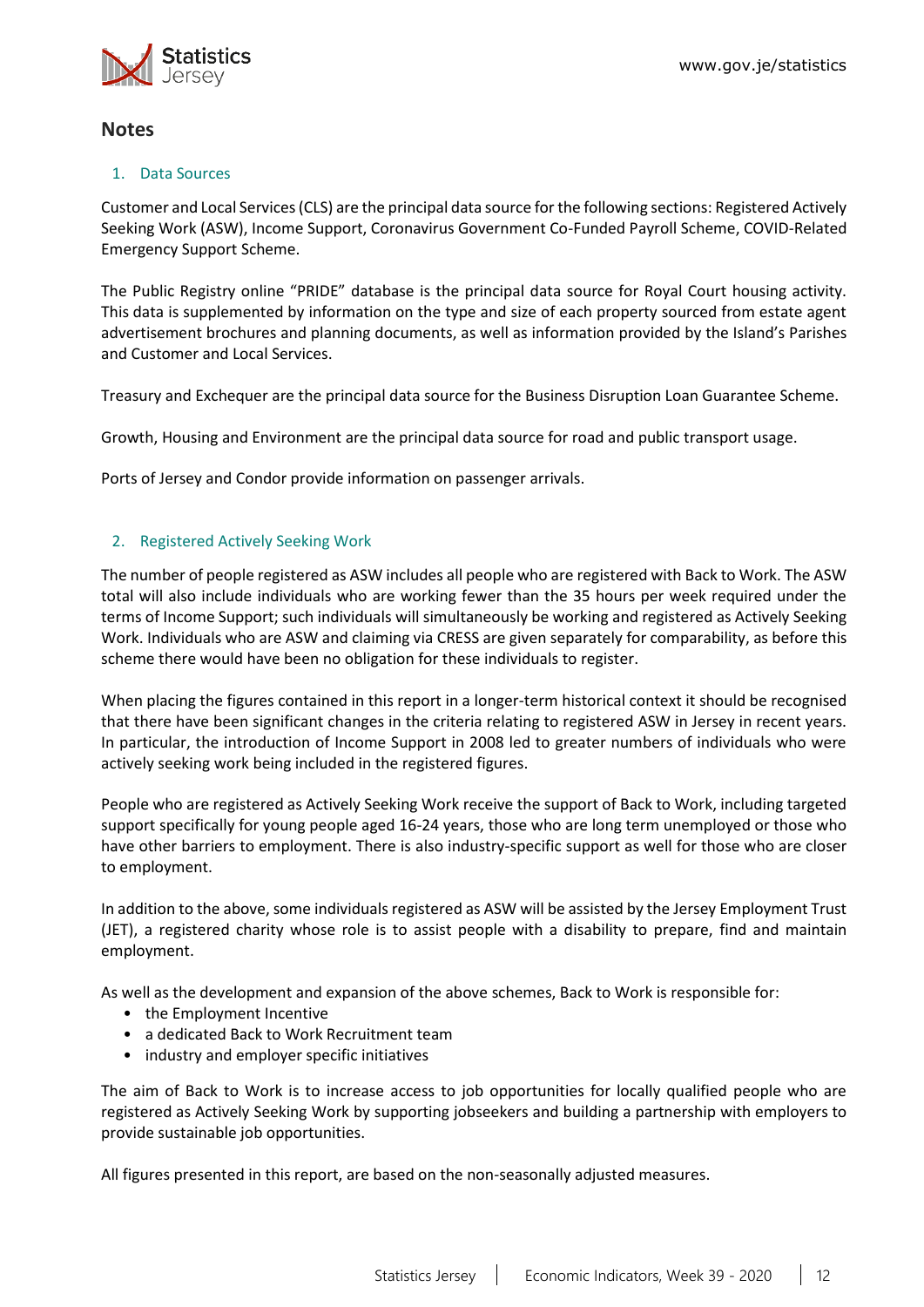

- <span id="page-12-0"></span>3. Key features of the Business Disruption Loan Guarantee Scheme
- the Government of Jersey underwrites 80% of lending under the Scheme up to the value of £50 million
- credit is only extended to businesses which are considered viable were it not for Covid-19 related disruption, in line with a prescribed questionnaire and the bank's own judgement
- applications for finance must be to support a business's working capital and will not involve extensions to existing facilities, re-financing or asset financing
- the Scheme is open to all local businesses. Credit extended under the Scheme will be between £5,000 and £500,000 per business. The term of any credit facility under the Scheme must be no more than 6 years, with a maximum of 3 years for overdrafts
- if the lending is below £250,000 it can be unsecured. If the lending is above £250,000, the bank will establish a lack, or absence, of sufficient security prior to an applicant using the Scheme
- the maximum interest rate a bank can charge under the Scheme is 4.5% above the Bank of England base rate (currently 0.1%)
- the Scheme originally excluded businesses in certain sectors and all businesses with a turnover greater than £10 million. These restrictions have subsequently been removed, this being announced on 15 May 2020

*Statistics Jersey 2 October 2020*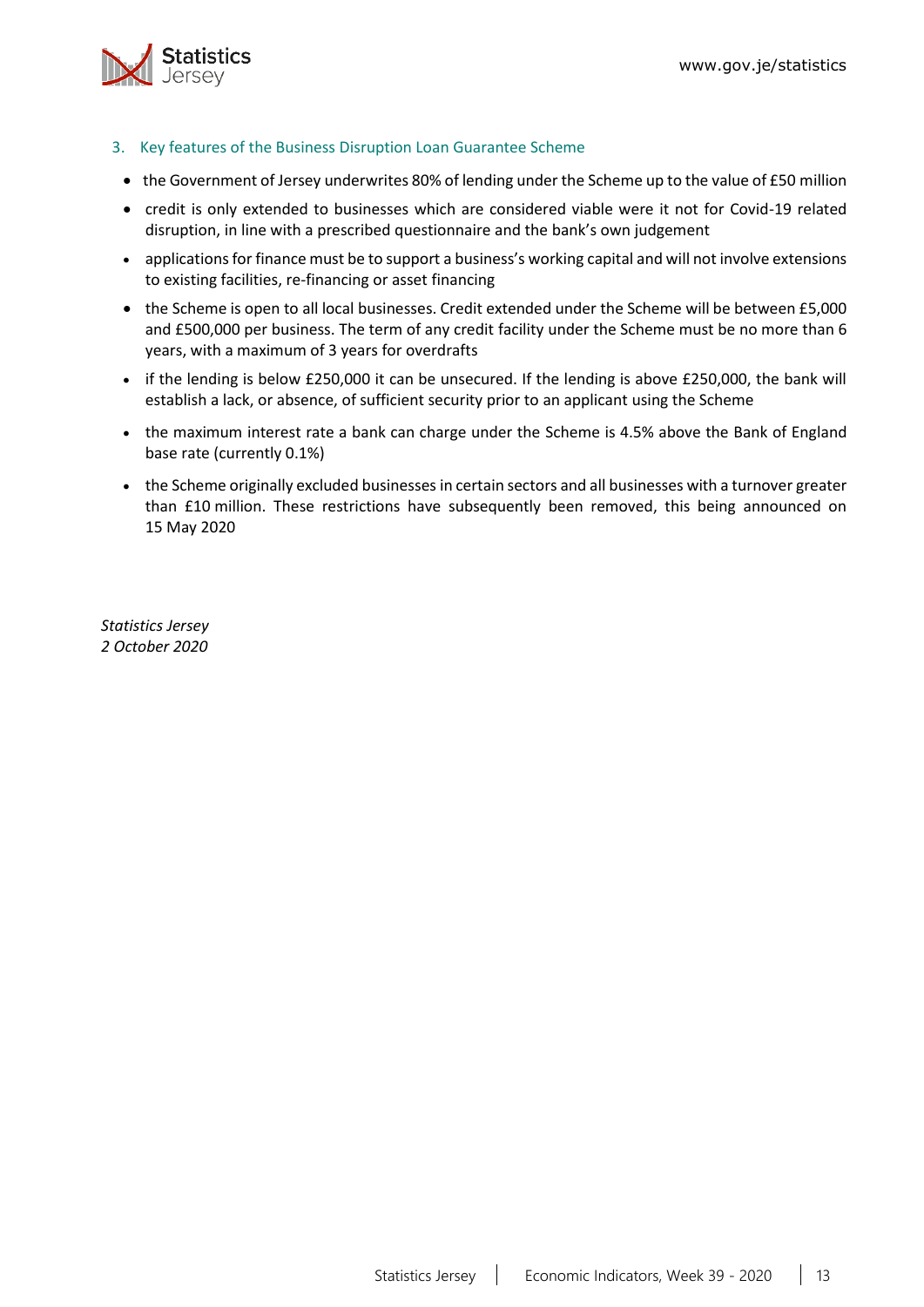

## <span id="page-13-0"></span>**Sectoral breakdown of the Co-Funded Payroll Scheme**

For Phase Two of the Government Co-funded Payroll Scheme, the total figures for a month's claims can be broken down into the sectorsin which businesses are operating. This breakdown usesthe Standard Industrial Classification (SIC2007) in order to be comparable with other Statistics Jersey publications<sup>10</sup>, in particular the [Labour Market](https://www.gov.je/Government/JerseyInFigures/EmploymentEarnings/Pages/LabourMarket.aspx) and [National Accounts \(Appendix C\).](https://www.gov.je/SiteCollectionDocuments/Government%20and%20administration/R%20GVA%20and%20GDP%202018%2020191002%20SJ.pdf)

This sectoral breakdown was originally produced for claims for April and May, it has now been updated to include claims for June. It will be possible to produce this breakdown for further months once essentially all claims for a given month have been processed. Tables A1 and A2 show the sectoral breakdowns for April and May 2020, respectively. These breakdowns are as of 26 July 2020, a small number of claims may be processed after this date for April and May. Table A3 show the sectoral breakdown for June, this breakdown is as of 23 August 2020, a small number of claims may be processed after this date for June.

### Table A1 – Government Co-Funded Payroll Scheme Phase Two by sector; claims for April 2020

| Sector                                                   | <b>Claims</b> | <b>Jobs Supported</b> | Amount Paid (£) |
|----------------------------------------------------------|---------------|-----------------------|-----------------|
| Agriculture and fishing                                  | 70            | 160                   | 219,640         |
| Construction and quarrying                               | 840           | 4,090                 | 5,894,000       |
| Education, health and other<br>services (private sector) | 800           | 2,500                 | 3,104,200       |
| Financial and legal activities                           | 70            | 130                   | 192,160         |
| Hotels, restaurants and bars                             | 430           | 3,400                 | 4,012,250       |
| Information and communication                            | 50            | 260                   | 349,230         |
| Manufacturing                                            | 90            | 450                   | 610,410         |
| Miscellaneous business activities                        | 460           | 1,890                 | 2,316,870       |
| Transport and storage                                    | 250           | 610                   | 841,230         |
| Utilities and waste                                      | 20            | 130                   | 199,860         |
| Wholesale and retail                                     | 410           | 2,770                 | 3,556,830       |
| <b>Total</b>                                             | 3,470         | 16,390                | 21,296,660      |

All values are independently rounded to the nearest 10; therefore, columns may not sum to totals.

<sup>&</sup>lt;sup>10</sup> At this point in time, it has been possible to allocate approximately 88% of total jobs and the total amount paid to the SIC2007 sectors used for other Statistics Jersey publications, corresponding to 50% of total claims. Self-identified sectors, predominantly relating to claims by sole-traders, have been used for the remainder. Self-identified sectors also use SIC2007 but may be categorised incorrectly.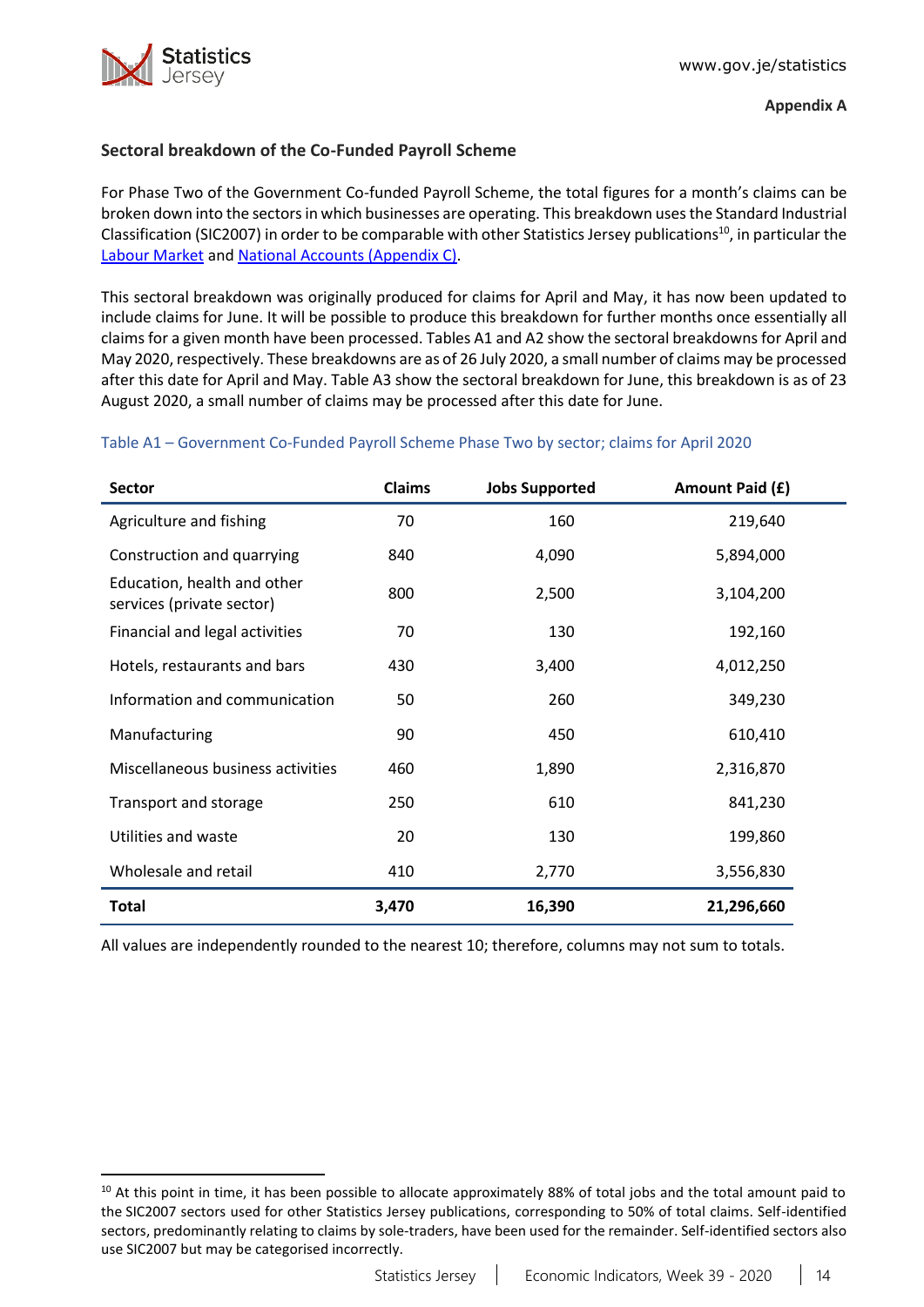

Figure A1 shows the proportion of the total amount paid that each sector has claimed under the Co-Funded Payroll Scheme for April 2020 compared with the proportion of GVA that the sector represented in 2018.





Figure A2 shows the proportion of the total jobs supported in each sector under the Co-Funded Payroll Scheme for April 2020 compared with the proportion of the Jersey labour market that the sector represented in December 2019.

### Figure A2 – Sectoral comparison of proportion of jobs claimed for in April 2020 and proportion of the labour market (December 2019)<sup>12</sup>



<sup>11</sup> [Measuring Jersey's economy: GVA and GDP 2018 report](https://www.gov.je/SiteCollectionDocuments/Government%20and%20administration/R%20GVA%20and%20GDP%202018%2020191002%20SJ.pdf)

<sup>12</sup> [Jersey's Labour market report for December 2019](https://www.gov.je/SiteCollectionDocuments/Government%20and%20administration/R%20Jersey%20Labour%20Market%20Dec%2019%2020200528%20SJ.pdf)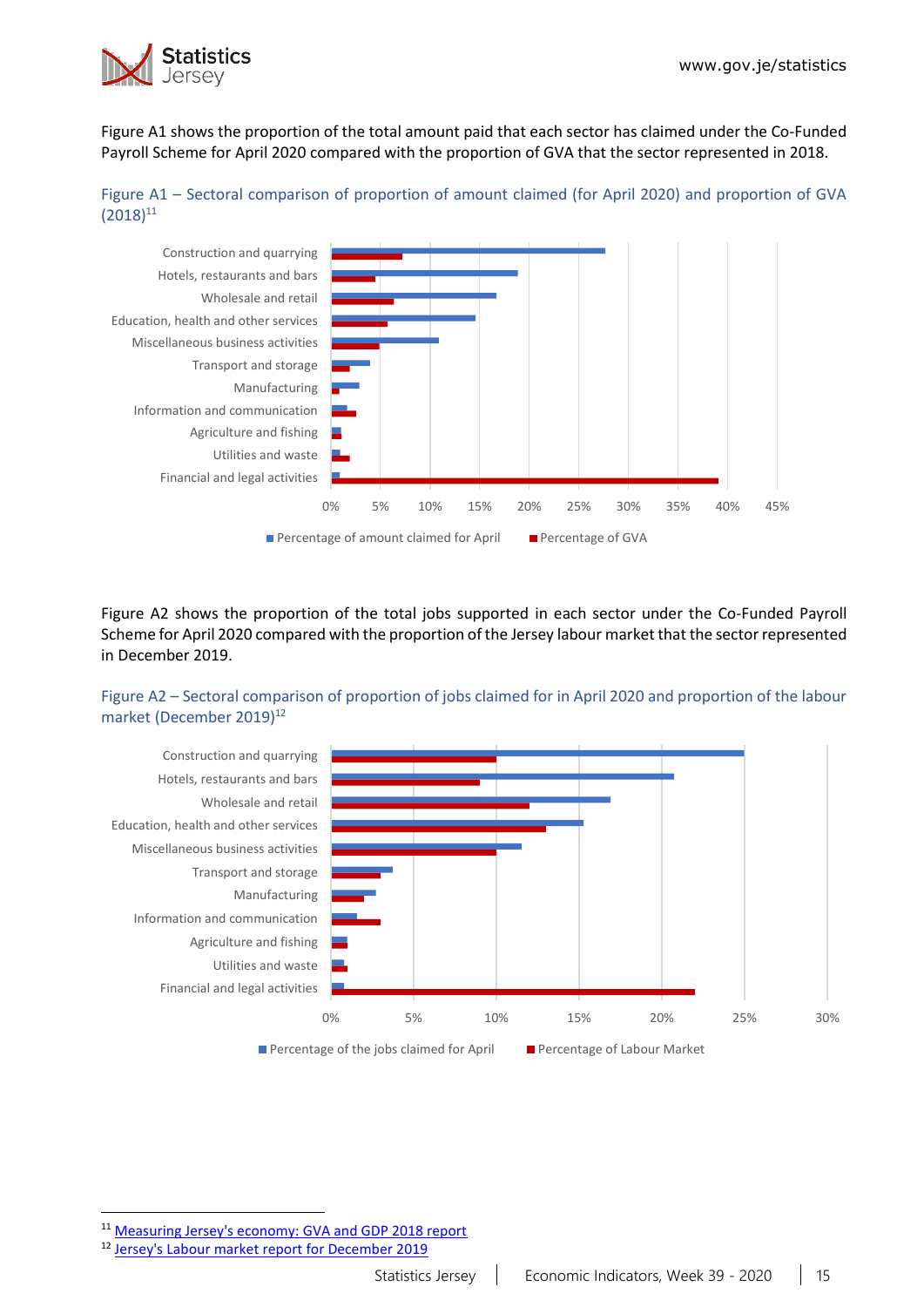

| <b>Sector</b>                                            | Claims | <b>Jobs Supported</b> | Amount Paid (£) |
|----------------------------------------------------------|--------|-----------------------|-----------------|
| Agriculture and fishing                                  | 70     | 160                   | 223,850         |
| Construction and quarrying                               | 720    | 3,310                 | 4,727,500       |
| Education, health and other<br>services (private sector) | 800    | 2,500                 | 3,155,320       |
| Financial and legal activities                           | 70     | 150                   | 216,660         |
| Hotels, restaurants and bars                             | 400    | 3,310                 | 4,065,080       |
| Information and communication                            | 50     | 250                   | 328,160         |
| Manufacturing                                            | 70     | 340                   | 460,970         |
| Miscellaneous business activities                        | 450    | 1,580                 | 2,001,990       |
| Transport and storage                                    | 260    | 600                   | 831,050         |
| Utilities and waste                                      | 10     | 70                    | 109,540         |
| Wholesale and retail                                     | 380    | 2,500                 | 3,276,880       |
| <b>Total</b>                                             | 3,280  | 14,760                | 19,397,010      |

#### Table A2 – Government Co-Funded Payroll Scheme Phase Two by sector; claims for May 2020

All values are independently rounded to the nearest 10; therefore, columns may not sum to totals.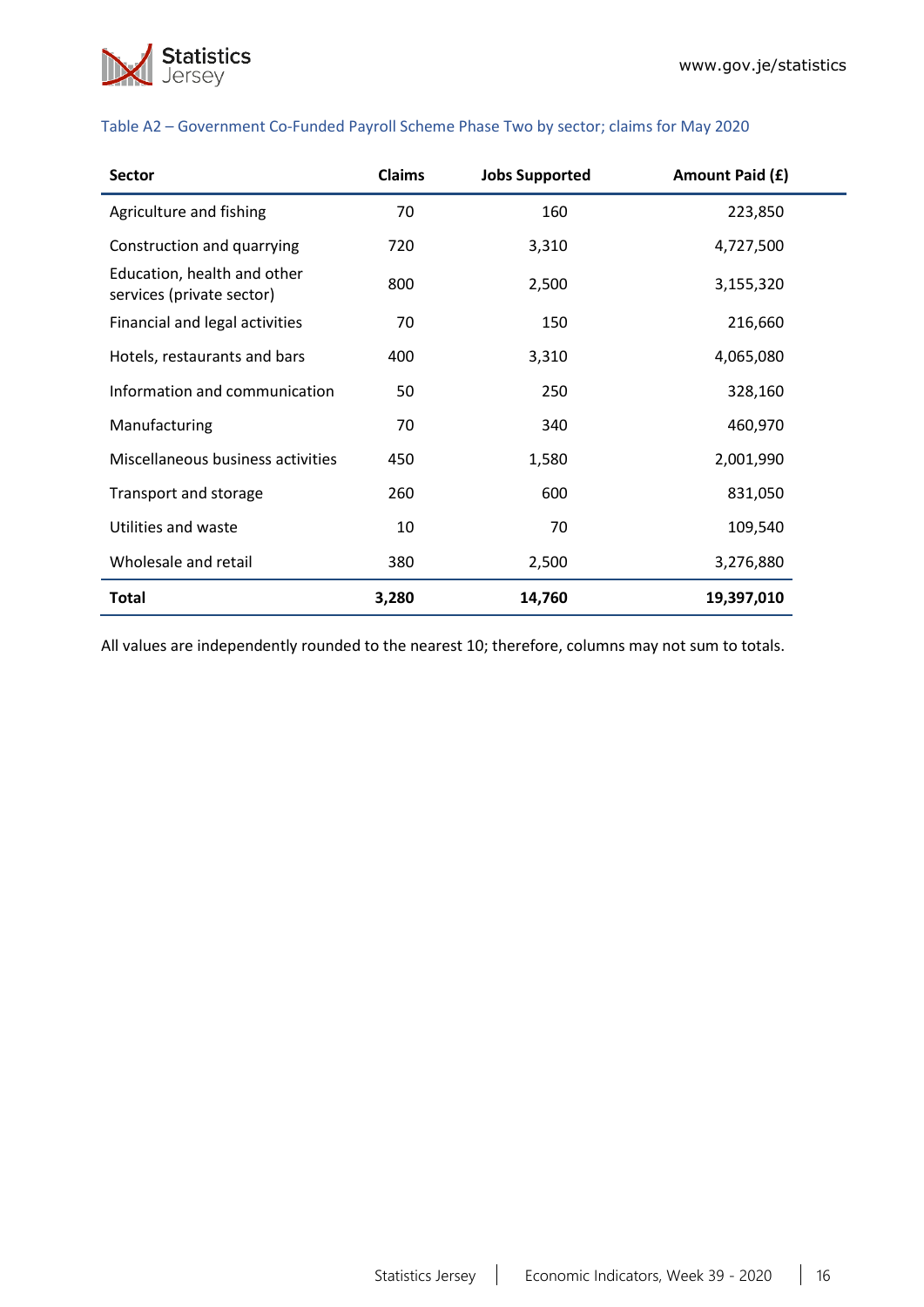

Figure A3 shows the proportion of the total amount paid that each sector has claimed under the Co-Funded Payroll Scheme for May 2020 compared with the proportion of GVA that the sector represented in 2018.





Figure A4 shows the proportion of the total jobs supported in each sector under the Co-Funded Payroll Scheme for May 2020 compared with the proportion of the Jersey labour market that the sector represented in December 2019.

### Figure A4 – Sectoral comparison of proportion of jobs claimed for in May 2020 and proportion of the labour market (December 2019)<sup>11</sup>

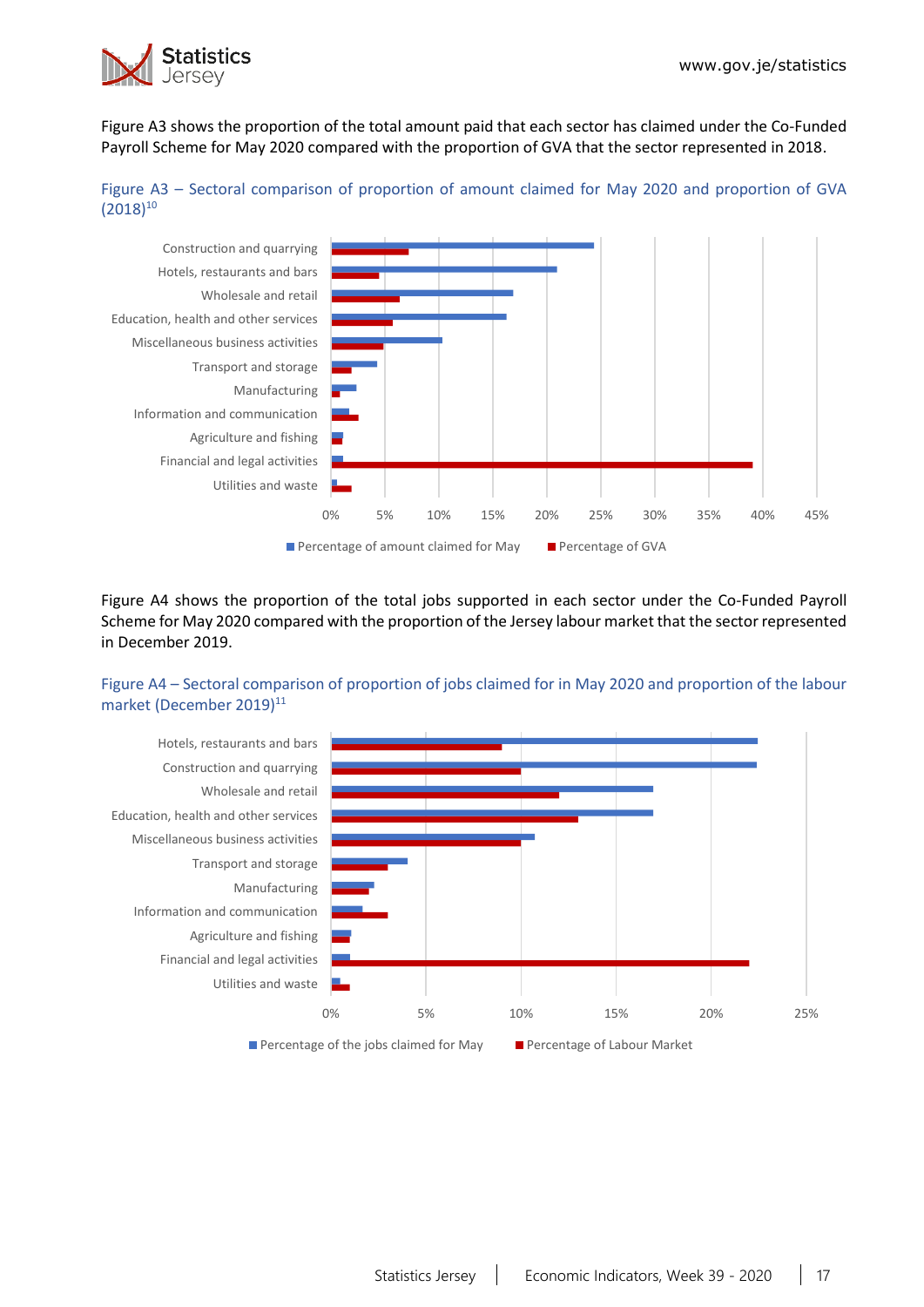

| <b>Sector</b>                                            | <b>Claims</b> | <b>Jobs Supported</b> | Amount Paid (£) |
|----------------------------------------------------------|---------------|-----------------------|-----------------|
| Agriculture and fishing                                  | 60            | 120                   | 169,820         |
| Construction and quarrying                               | 520           | 2,210                 | 3,287,280       |
| Education, health and other<br>services (private sector) | 710           | 2,340                 | 2,894,950       |
| Financial and legal activities                           | 50            | 130                   | 188,710         |
| Hotels, restaurants and bars                             | 380           | 3,320                 | 3,994,340       |
| Information and communication                            | 50            | 210                   | 281,530         |
| Manufacturing                                            | 60            | 260                   | 357,180         |
| Miscellaneous business activities                        | 390           | 1,240                 | 1,659,180       |
| Transport and storage                                    | 260           | 560                   | 781,700         |
| Utilities and waste                                      | 10            | 90                    | 134,610         |
| Wholesale and retail                                     | 300           | 1,800                 | 2,360,940       |
| Total                                                    | 2,790         | 12,280                | 16,110,250      |

## Table A3 – Government Co-Funded Payroll Scheme Phase Two by sector; claims for June 2020

All values are independently rounded to the nearest 10; therefore, columns may not sum to totals.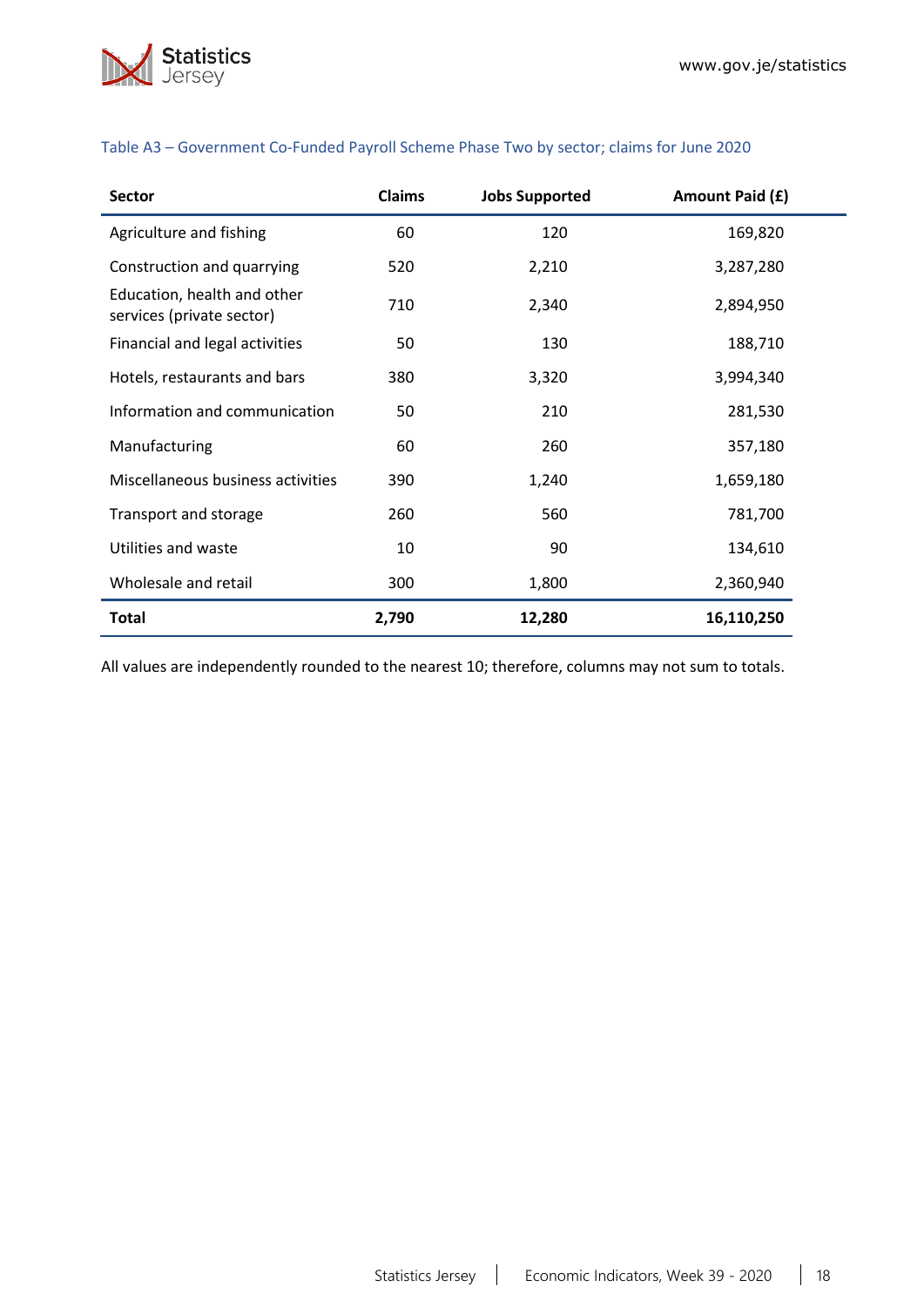

Figure A5 shows the proportion of the total amount paid that each sector has claimed under the Co-Funded Payroll Scheme for June 2020 compared with the proportion of GVA that the sector represented in 2018.





Figure A6 shows the proportion of the total jobs supported in each sector under the Co-Funded Payroll Scheme for June 2020 compared with the proportion of the Jersey labour market that the sector represented in December 2019.

### Figure A6 – Sectoral comparison of proportion of jobs claimed for in June 2020 and proportion of the labour market (December 2019)<sup>11</sup>